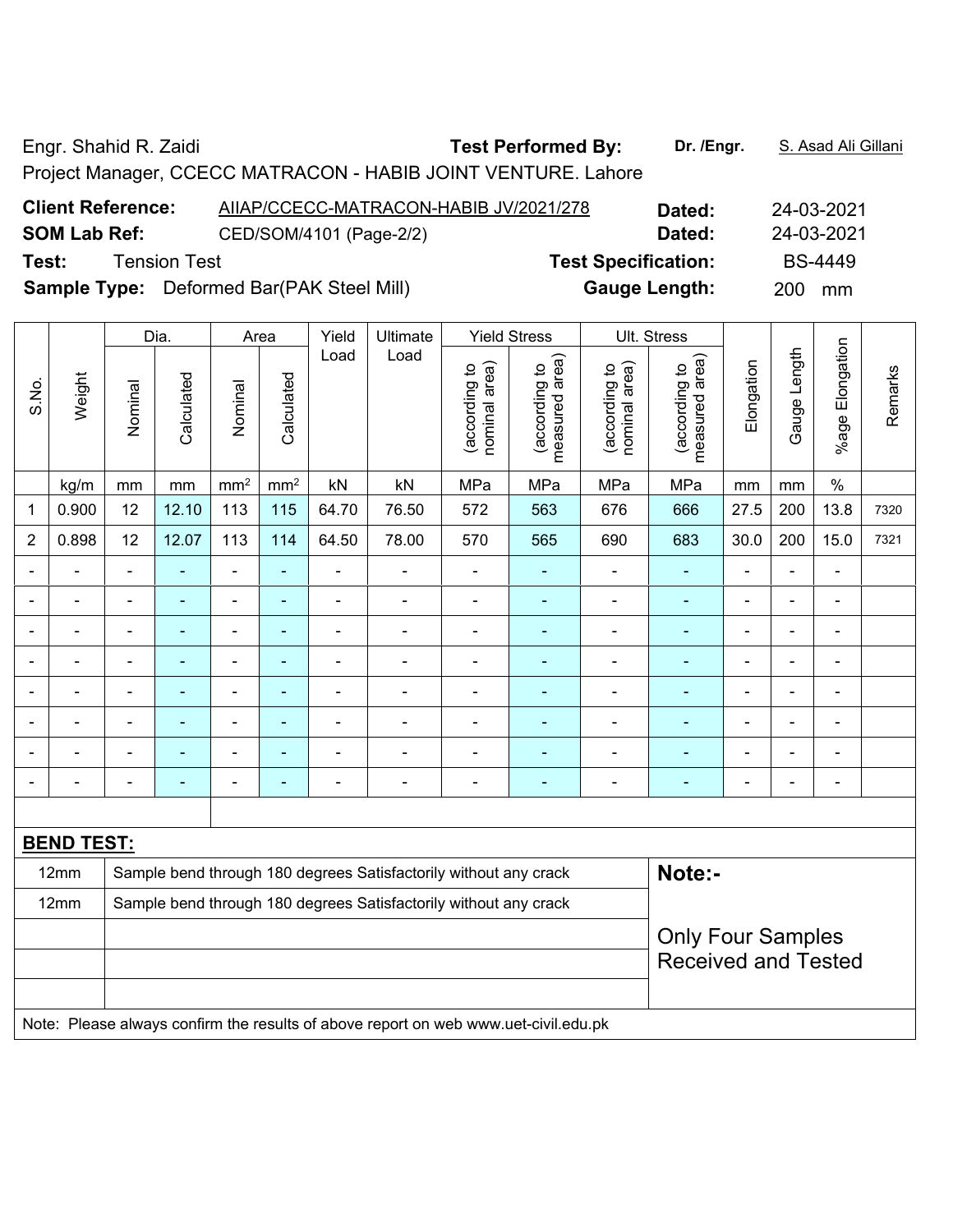Engr. Shahid R.Zaidi **Test Performed By: Dr. /Engr.** S. Asad Ali Gillani

Project Manager, CCECC MATRACON - HABIB JOINT VENTURE. Lahore

| <b>Client Reference:</b> | AIIAP/CCECC-MATRACON-HABIB JV/2021/276           | Dated:                     | 22-03-2021       |
|--------------------------|--------------------------------------------------|----------------------------|------------------|
| <b>SOM Lab Ref:</b>      | CED/SOM/4101 (Page-1/2)                          | Dated:                     | 24-03-2021       |
| Test:                    | <b>Tension Test</b>                              | <b>Test Specification:</b> | <b>BS-4449</b>   |
|                          | <b>Sample Type:</b> Deformed Bar(PAK Steel Mill) | <b>Gauge Length:</b>       | <b>200</b><br>mm |
|                          |                                                  |                            |                  |

|                |                   |                | Dia.                                                                       |                 | Area                     | Yield                    | Ultimate                                                         |                                | <b>Yield Stress</b>             |                                | Ult. Stress                                           |                          |                |                          |         |
|----------------|-------------------|----------------|----------------------------------------------------------------------------|-----------------|--------------------------|--------------------------|------------------------------------------------------------------|--------------------------------|---------------------------------|--------------------------------|-------------------------------------------------------|--------------------------|----------------|--------------------------|---------|
| S.No.          | Weight            | Nominal        | Calculated                                                                 | Nominal         | Calculated               | Load                     | Load                                                             | nominal area)<br>(according to | measured area)<br>(according to | nominal area)<br>(according to | measured area)<br>(according to                       | Elongation               | Gauge Length   | Elongation<br>%age l     | Remarks |
|                | kg/m              | mm             | mm                                                                         | mm <sup>2</sup> | mm <sup>2</sup>          | kN                       | kN                                                               | MPa                            | MPa                             | MPa                            | MPa                                                   | mm                       | mm             | $\%$                     |         |
| 1              | 1.516             | 16             | 15.68                                                                      | 201             | 193                      | 95.00                    | 124.90                                                           | 472                            | 493                             | 621                            | 648                                                   | 32.5                     | 200            | 16.3                     | 7300    |
| 2              | 1.527             | 16             | 15.74                                                                      | 201             | 195                      | 106.00                   | 130.70                                                           | 527                            | 545                             | 650                            | 672                                                   | 27.5                     | 200            | 13.8                     | 7313    |
| 3              | 1.531             | 16             | 15.76                                                                      | 201             | 195                      | 97.00                    | 130.20                                                           | 482                            | 498                             | 648                            | 668                                                   | 30.0                     | 200            | 15.0                     | 7314    |
|                |                   | $\blacksquare$ |                                                                            | ÷,              | ÷                        |                          | $\blacksquare$                                                   | $\overline{a}$                 |                                 |                                |                                                       | $\blacksquare$           | $\blacksquare$ | $\blacksquare$           |         |
|                | ÷                 | ۰              | ÷                                                                          | $\blacksquare$  | $\blacksquare$           | $\blacksquare$           | $\blacksquare$                                                   | $\qquad \qquad \blacksquare$   | $\overline{\phantom{0}}$        | ۰                              |                                                       |                          | $\overline{a}$ | $\overline{\phantom{a}}$ |         |
|                |                   |                | $\blacksquare$                                                             | $\blacksquare$  | $\blacksquare$           | $\blacksquare$           | $\blacksquare$                                                   | $\blacksquare$                 | ۰                               | $\blacksquare$                 | $\blacksquare$                                        |                          |                | $\blacksquare$           |         |
| $\blacksquare$ |                   | ۰              | $\blacksquare$                                                             | $\blacksquare$  | $\overline{\phantom{0}}$ | $\blacksquare$           |                                                                  | $\blacksquare$                 | ۰                               | -                              |                                                       | $\blacksquare$           | $\blacksquare$ | $\blacksquare$           |         |
|                | $\overline{a}$    | $\blacksquare$ | $\blacksquare$                                                             | $\blacksquare$  | ٠                        | $\blacksquare$           |                                                                  | $\blacksquare$                 | ۰                               | $\blacksquare$                 |                                                       |                          | $\blacksquare$ | $\blacksquare$           |         |
|                |                   |                | $\blacksquare$                                                             | $\blacksquare$  | $\blacksquare$           |                          |                                                                  |                                | ۰                               |                                |                                                       |                          |                | $\blacksquare$           |         |
| $\blacksquare$ |                   | ۰              | ۰                                                                          | ÷               | ÷                        | $\overline{\phantom{0}}$ | ۰                                                                | $\blacksquare$                 | $\overline{\phantom{0}}$        | -                              | ۰                                                     | $\overline{\phantom{a}}$ | $\blacksquare$ | $\blacksquare$           |         |
|                |                   |                |                                                                            |                 |                          |                          |                                                                  |                                |                                 |                                |                                                       |                          |                |                          |         |
|                | <b>BEND TEST:</b> |                |                                                                            |                 |                          |                          |                                                                  |                                |                                 |                                |                                                       |                          |                |                          |         |
|                | 16mm              |                | Note:-<br>Sample bend through 180 degrees Satisfactorily without any crack |                 |                          |                          |                                                                  |                                |                                 |                                |                                                       |                          |                |                          |         |
|                | 16mm              |                |                                                                            |                 |                          |                          | Sample bend through 180 degrees Satisfactorily without any crack |                                |                                 |                                |                                                       |                          |                |                          |         |
|                | 16mm              |                |                                                                            |                 |                          |                          | Sample bend through 180 degrees Satisfactorily without any crack |                                |                                 |                                | <b>Only Six Samples</b><br><b>Received and Tested</b> |                          |                |                          |         |
|                |                   |                |                                                                            |                 |                          |                          |                                                                  |                                |                                 |                                |                                                       |                          |                |                          |         |

Note: Please always confirm the results of above report on web www.uet-civil.edu.pk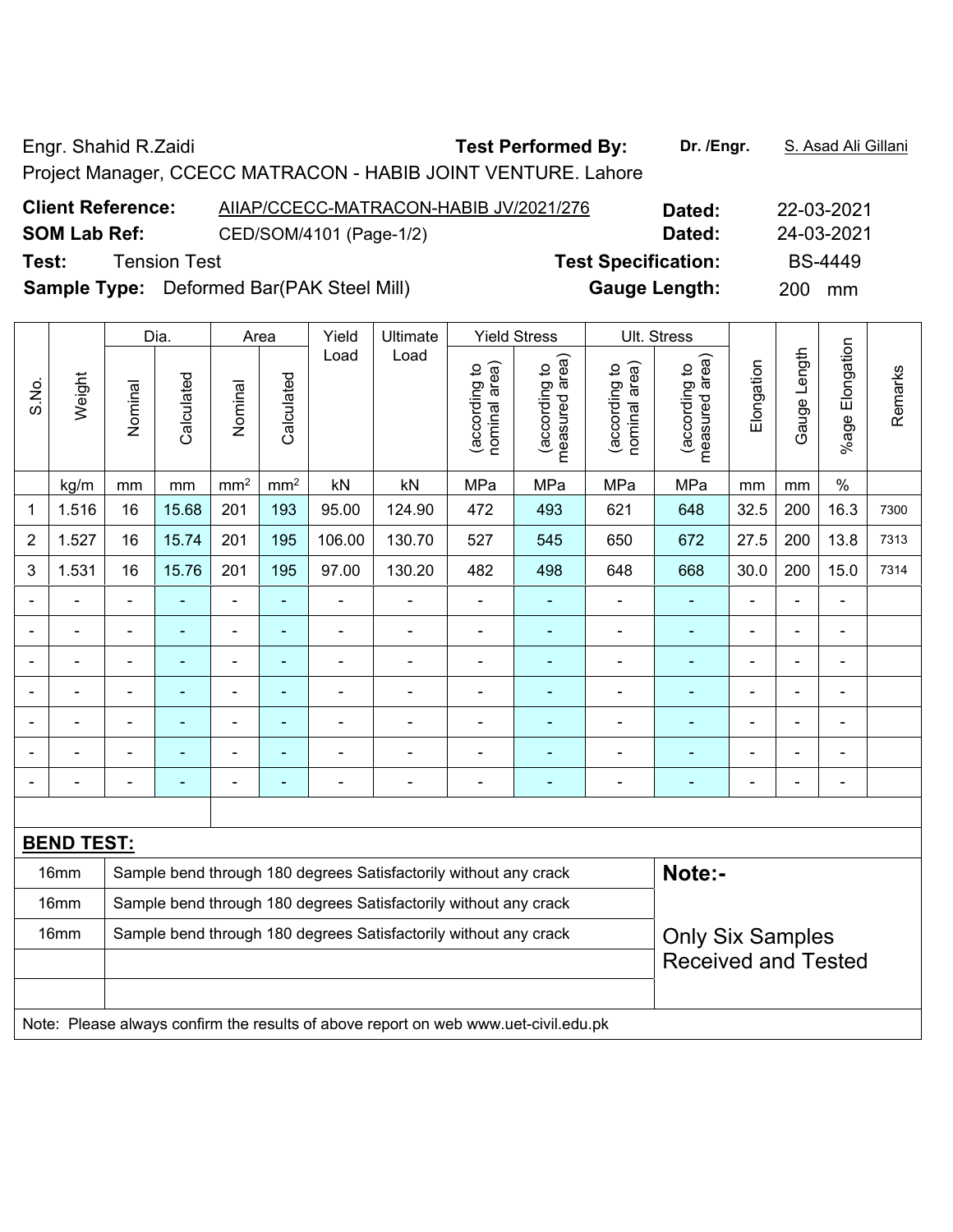Syed Mohsin Ali **Test Performed By:** Dr. /Engr. **S. Asad Ali Gillani** Cycle Ali Gillani

Resident Engineer, QA/QC, Department, Bahria Town, (Pvt) Ltd Lahore

# **Client Reference:** QA/QC-Steel-2307 **SOM Lab Ref:** 4100(Page-1/1)

**Test:** Tension Test & Bend Test **Test Specification:** ASTM-A-615 **Gauge Length:** 8 inch **Sample Type:** Deformed Bar(Ittefaq & Mughal Steel)

**Dated:** 19-03-2021 **Dated:** 24-03-2021

|                |                   |                         | Dia.       |                 | Area            | Yield                    | Ultimate                                                         |                                | <b>Yield Stress</b>                |                                | Ult. Stress                     |                |                          |                          |         |
|----------------|-------------------|-------------------------|------------|-----------------|-----------------|--------------------------|------------------------------------------------------------------|--------------------------------|------------------------------------|--------------------------------|---------------------------------|----------------|--------------------------|--------------------------|---------|
| S.No.          | Weight            | Nominal                 | Calculated | Nominal         | Calculated      | Load                     | Load                                                             | nominal area)<br>(according to | area)<br>(according to<br>measured | nominal area)<br>(according to | measured area)<br>(according to | Elongation     | Gauge Length             | %age Elongation          | Remarks |
|                | lb/ft             | $\#$                    | in         | in <sup>2</sup> | in <sup>2</sup> | Tons                     | Tons                                                             | psi                            | psi                                | psi                            | psi                             | in             | in                       | $\%$                     |         |
| 1              | 2.642             | 8                       | 0.994      | 0.79            | 0.776           | 29.36                    | 38.43                                                            | 81960                          | 83440                              | 107290                         | 109220                          | 1.10           | 8.0                      | 13.8                     | Ittefaq |
| $\overline{2}$ | 2.672             | 8                       | 1.000      | 0.79            | 0.785           | 30.58                    | 39.22                                                            | 85380                          | 85920                              | 109480                         | 110180                          | 1.10           | 8.0                      | 13.8                     | Ittefaq |
| 3              | 1.495             | 6                       | 0.748      | 0.44            | 0.439           | 17.33                    | 21.41                                                            | 86860                          | 87060                              | 107300                         | 107540                          | 1.00           | 8.0                      | 12.5                     | Mugha   |
| 4              | 1.519             | 6                       | 0.754      | 0.44            | 0.446           | 17.74                    | 21.68                                                            | 88910                          | 87710                              | 108680                         | 107220                          | 1.20           | 8.0                      | 15.0                     | Mugha   |
| 5              | 0.686             | $\overline{\mathbf{4}}$ | 0.507      | 0.20            | 0.202           | 6.60                     | 8.84                                                             | 72730                          | 72010                              | 97460                          | 96490                           | 1.30           | 8.0                      | 16.3                     | Mugha   |
| 6              | 0.667             | 4                       | 0.500      | 0.20            | 0.196           | 5.76                     | 8.58                                                             | 63510                          | 64810                              | 94650                          | 96580                           | 1.20           | 8.0                      | 15.0                     | Mugha   |
| $\blacksquare$ |                   | $\blacksquare$          |            | $\blacksquare$  | $\blacksquare$  | $\blacksquare$           | $\overline{\phantom{a}}$                                         | $\blacksquare$                 |                                    | $\blacksquare$                 | ۰                               | $\blacksquare$ | $\blacksquare$           | $\blacksquare$           |         |
| $\blacksquare$ |                   |                         |            |                 |                 | $\overline{\phantom{0}}$ |                                                                  |                                |                                    | $\overline{\phantom{0}}$       |                                 | $\blacksquare$ | $\blacksquare$           | ۰                        |         |
| $\blacksquare$ |                   |                         |            |                 |                 | $\blacksquare$           |                                                                  | $\blacksquare$                 |                                    | $\overline{a}$                 |                                 | $\blacksquare$ | $\overline{\phantom{0}}$ | -                        |         |
|                |                   |                         |            |                 | $\blacksquare$  | $\blacksquare$           |                                                                  |                                | ٠                                  | $\overline{a}$                 | ٠                               | $\blacksquare$ |                          | $\overline{\phantom{0}}$ |         |
|                |                   |                         |            |                 |                 |                          |                                                                  |                                |                                    |                                |                                 |                |                          |                          |         |
|                | <b>BEND TEST:</b> |                         |            |                 |                 |                          |                                                                  |                                |                                    |                                |                                 |                |                          |                          |         |
|                | # 8               |                         |            |                 |                 |                          | Sample bend through 180 degrees Satisfactorily without any crack |                                |                                    |                                | Note:-                          |                |                          |                          |         |
|                | #6                |                         |            |                 |                 |                          | Sample bend through 180 degrees Satisfactorily without any crack |                                |                                    |                                |                                 |                |                          |                          |         |
|                | #4                |                         |            |                 |                 |                          | Sample bend through 180 degrees Satisfactorily without any crack |                                |                                    |                                | <b>Only Nine Samples</b>        |                |                          |                          |         |
|                |                   |                         |            |                 |                 |                          |                                                                  |                                |                                    |                                | <b>Received and Tested</b>      |                |                          |                          |         |

Note: Please always confirm the results of above report on web www.uet-civil.edu.pk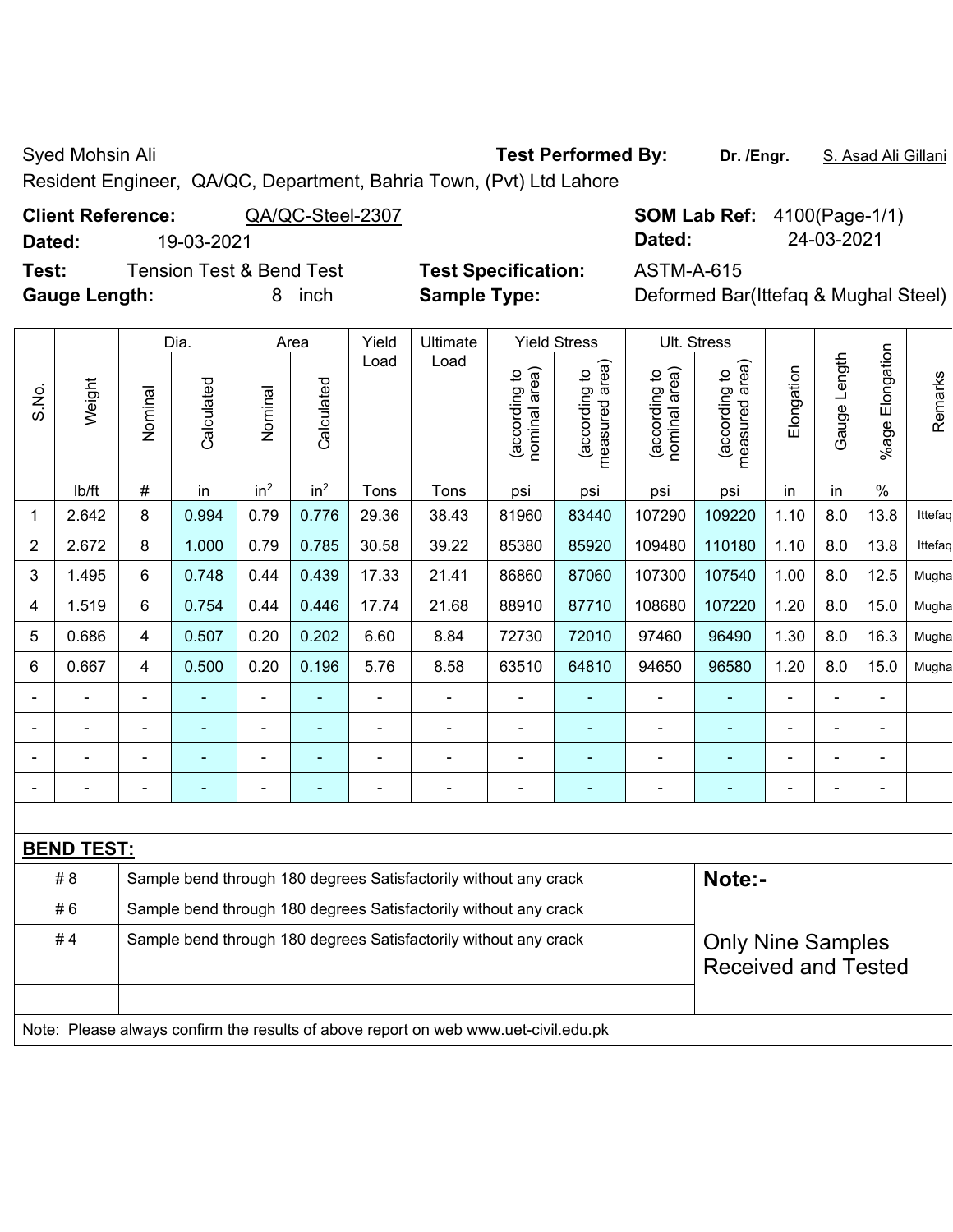Sub Divisional Officer **Test Performed By:** Dr. /Engr.

S. Asad Ali

**Ref:** 4103(Page-1/1)

Buildings Sub Division, Bhalwal

### **Client Reference:** 130/SB **Dated:** 15-03-2021 **Dated:** 24-03-2021

**Test:** Tension Test **Test Specification:** ASTM-A-615 **Gauge Length:** 8 inch **Sample Type:** Deformed Bar

**SOM Lab** 

|                |                   |                         | Dia.           |                 | Area            | Yield                    | Ultimate                                                                            |                                | <b>Yield Stress</b>             |                                | Ult. Stress                     |                |                |                          |         |
|----------------|-------------------|-------------------------|----------------|-----------------|-----------------|--------------------------|-------------------------------------------------------------------------------------|--------------------------------|---------------------------------|--------------------------------|---------------------------------|----------------|----------------|--------------------------|---------|
| S.No.          | Weight            | Nominal                 | Calculated     | Nominal         | Calculated      | Load                     | Load                                                                                | nominal area)<br>(according to | (according to<br>measured area) | (according to<br>nominal area) | (according to<br>measured area) | Elongation     | Gauge Length   | %age Elongation          | Remarks |
|                | lb/ft             | #                       | in             | in <sup>2</sup> | in <sup>2</sup> | Tons                     | Tons                                                                                | psi                            | psi                             | psi                            | psi                             | in             | in             | $\%$                     |         |
| 1              | 0.526             | $\overline{4}$          | 0.444          | 0.20            | 0.155           | 4.61                     | 7.08                                                                                | 50810                          | 65560                           | 78130                          | 10081<br>$\pmb{0}$              | 1.20           | 8.0            | 15.0                     |         |
| $\overline{2}$ | 0.521             | $\overline{\mathbf{4}}$ | 0.441          | 0.20            | 0.153           | 4.61                     | 7.00                                                                                | 50810                          | 66420                           | 77230                          | 10095<br>$\pmb{0}$              | 1.10           | 8.0            | 13.8                     |         |
|                |                   |                         | $\blacksquare$ | ä,              |                 | $\blacksquare$           | ä,                                                                                  | ä,                             | ä,                              | $\blacksquare$                 | $\blacksquare$                  | $\overline{a}$ |                | $\overline{a}$           |         |
|                |                   |                         | ۰              | $\blacksquare$  |                 | $\overline{\phantom{a}}$ | ÷                                                                                   | $\blacksquare$                 |                                 | $\blacksquare$                 |                                 |                |                | $\blacksquare$           |         |
|                | $\blacksquare$    |                         | ÷              | ÷               |                 | $\overline{\phantom{a}}$ | ÷                                                                                   | $\blacksquare$                 | ٠                               | ä,                             | $\blacksquare$                  | $\blacksquare$ | $\blacksquare$ | $\blacksquare$           |         |
| $\blacksquare$ | $\blacksquare$    | $\blacksquare$          | $\blacksquare$ | ÷,              | ٠               | $\blacksquare$           | $\blacksquare$                                                                      | $\blacksquare$                 | $\blacksquare$                  | $\overline{\phantom{a}}$       | $\blacksquare$                  | $\blacksquare$ | $\blacksquare$ | $\overline{\phantom{a}}$ |         |
|                | $\blacksquare$    | $\blacksquare$          | ۰              | ÷               |                 | $\blacksquare$           | $\overline{\phantom{a}}$                                                            | $\overline{\phantom{a}}$       | ٠                               | ÷                              | $\blacksquare$                  | $\blacksquare$ |                | $\blacksquare$           |         |
|                | $\blacksquare$    | $\blacksquare$          | ÷,             | ٠               | ÷               | $\blacksquare$           | ÷                                                                                   | $\blacksquare$                 | ä,                              | $\blacksquare$                 | $\blacksquare$                  | $\blacksquare$ | $\blacksquare$ | $\blacksquare$           |         |
|                | $\blacksquare$    |                         | $\frac{1}{2}$  | ÷               | ÷               | $\blacksquare$           | ÷                                                                                   | $\blacksquare$                 | $\blacksquare$                  | ÷                              | ÷                               | $\blacksquare$ |                | $\blacksquare$           |         |
|                | ÷                 |                         | ٠              | ä,              |                 | $\blacksquare$           | ÷                                                                                   | $\blacksquare$                 | ä,                              | $\blacksquare$                 | $\blacksquare$                  | $\blacksquare$ |                | $\blacksquare$           |         |
|                |                   |                         |                |                 |                 |                          |                                                                                     |                                |                                 |                                |                                 |                |                |                          |         |
|                | <b>BEND TEST:</b> |                         |                |                 |                 |                          |                                                                                     |                                |                                 |                                |                                 |                |                |                          |         |
|                | #4                |                         |                |                 |                 |                          | Sample bend through 180 degrees Satisfactorily without any crack                    |                                |                                 |                                | Note:-                          |                |                |                          |         |
|                |                   |                         |                |                 |                 |                          |                                                                                     |                                |                                 |                                |                                 |                |                |                          |         |
|                |                   |                         |                |                 |                 |                          |                                                                                     |                                |                                 |                                | <b>Only Three Samples</b>       |                |                |                          |         |
|                |                   |                         |                |                 |                 |                          |                                                                                     |                                |                                 |                                | <b>Received and Tested</b>      |                |                |                          |         |
|                |                   |                         |                |                 |                 |                          | Note: Please always confirm the results of above report on web www.uet-civil.edu.pk |                                |                                 |                                |                                 |                |                |                          |         |

**Gillani**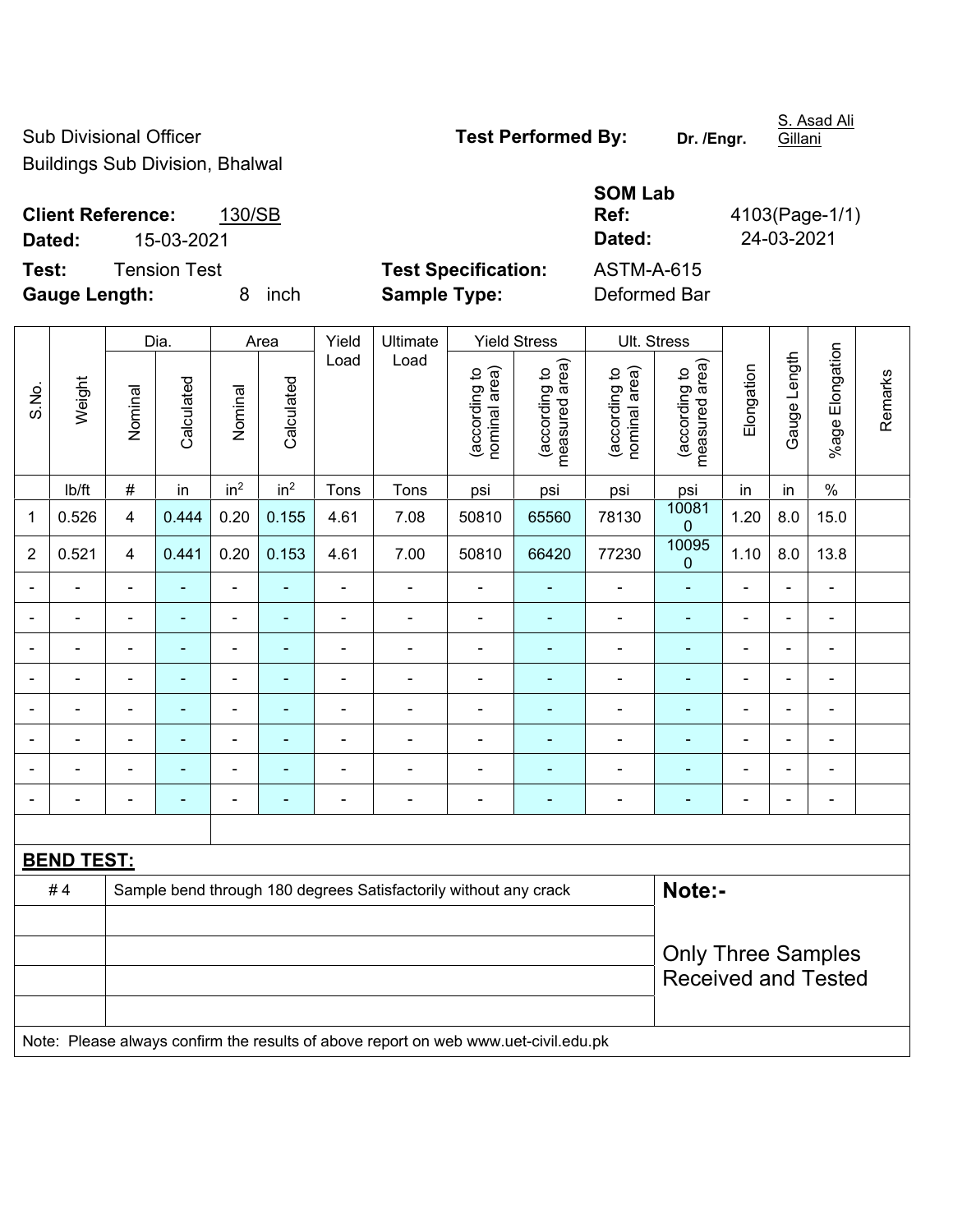Assistant Project Director **Test Performed By:** Dr. /Engr. **S. Asad Ali Gillani** 

Τ

 $\top$ 

Air University, Multan Campus, Multan

## **Client Reference:** MUX/AUMC/ISD/2021/30 **SOM Lab Ref:** 4104(Page-1/1)

**Dated:** 12-03-2021 **Dated:** 24-03-2021

**Test:** Tension Test & Bend Test **Test Specification:** ASTM-A-615 **Gauge Length:** 8 inch **Sample Type:** Deformed Bar (FF Steel)

|                |                   | Dia.<br>Yield<br>Ultimate<br><b>Yield Stress</b><br>Area |                |                 |                 |                |                                                                  |                                | Ult. Stress                     |                                |                                 |                          |                              |                 |         |
|----------------|-------------------|----------------------------------------------------------|----------------|-----------------|-----------------|----------------|------------------------------------------------------------------|--------------------------------|---------------------------------|--------------------------------|---------------------------------|--------------------------|------------------------------|-----------------|---------|
| S.No.          | Weight            | Nominal                                                  | Calculated     | Nominal         | Calculated      | Load           | Load                                                             | nominal area)<br>(according to | measured area)<br>(according to | (according to<br>nominal area) | (according to<br>measured area) | Elongation               | Gauge Length                 | %age Elongation | Remarks |
|                | Ib/ft             | #                                                        | in             | in <sup>2</sup> | in <sup>2</sup> | Tons           | Tons                                                             | psi                            | psi                             | psi                            | psi                             | in                       | in                           | $\%$            |         |
| 1              | 1.448             | 6                                                        | 0.736          | 0.44            | 0.426           | 13.51          | 19.49                                                            | 67700                          | 69930                           | 97690                          | 100910                          | 1.20                     | 8.0                          | 15.0            |         |
| $\overline{2}$ | 1.441             | 6                                                        | 0.734          | 0.44            | 0.423           | 13.46          | 121.41                                                           | 67450                          | 70160                           | 608520                         | 632980                          | 1.10                     | 8.0                          | 13.8            |         |
| 3              | 0.670             | 4                                                        | 0.501          | 0.20            | 0.197           | 6.54           | 8.86                                                             | 72170                          | 73270                           | 97680                          | 99170                           | 1.10                     | 8.0                          | 13.8            |         |
| 4              | 0.665             | 4                                                        | 0.498          | 0.20            | 0.195           | 6.12           | 8.43                                                             | 67450                          | 69180                           | 92960                          | 95350                           | 1.20                     | 8.0                          | 15.0            |         |
|                |                   | $\blacksquare$                                           |                | ۰               | $\blacksquare$  |                |                                                                  | $\blacksquare$                 | $\blacksquare$                  |                                | L,                              | $\blacksquare$           | $\blacksquare$               | $\blacksquare$  |         |
|                |                   | $\blacksquare$                                           |                | ۰               | $\blacksquare$  |                | $\blacksquare$                                                   | $\blacksquare$                 | $\blacksquare$                  |                                | ÷,                              | $\blacksquare$           | $\blacksquare$               | $\blacksquare$  |         |
| $\blacksquare$ | $\blacksquare$    | $\blacksquare$                                           |                | ۰               | $\blacksquare$  | $\blacksquare$ | $\blacksquare$                                                   | $\blacksquare$                 | ٠                               |                                | $\blacksquare$                  | $\blacksquare$           | $\blacksquare$               | ٠               |         |
|                |                   | ٠                                                        |                | Ξ.              | $\blacksquare$  |                |                                                                  | ٠                              |                                 |                                | ÷                               | $\overline{\phantom{0}}$ | $\qquad \qquad \blacksquare$ |                 |         |
| $\blacksquare$ |                   | ٠                                                        |                | $\blacksquare$  | $\blacksquare$  |                |                                                                  | $\blacksquare$                 | ٠                               |                                | $\blacksquare$                  | $\overline{a}$           | $\blacksquare$               | Ē,              |         |
|                |                   | ۰                                                        | $\blacksquare$ | ۰               | ÷               | $\blacksquare$ | $\overline{a}$                                                   | $\blacksquare$                 | $\blacksquare$                  | $\overline{\phantom{0}}$       | ÷                               | $\blacksquare$           | ۰                            | $\overline{a}$  |         |
|                |                   |                                                          |                |                 |                 |                |                                                                  |                                |                                 |                                |                                 |                          |                              |                 |         |
|                | <b>BEND TEST:</b> |                                                          |                |                 |                 |                |                                                                  |                                |                                 |                                |                                 |                          |                              |                 |         |
|                | #6                |                                                          |                |                 |                 |                | Sample bend through 180 degrees Satisfactorily without any crack |                                |                                 |                                | Note:-                          |                          |                              |                 |         |
|                | #4                |                                                          |                |                 |                 |                | Sample bend through 180 degrees Satisfactorily without any crack |                                |                                 |                                |                                 |                          |                              |                 |         |
|                |                   |                                                          |                |                 |                 |                |                                                                  |                                |                                 |                                | <b>Only Six Samples</b>         |                          |                              |                 |         |
|                |                   |                                                          |                |                 |                 |                |                                                                  |                                |                                 |                                | <b>Received and Tested</b>      |                          |                              |                 |         |
|                |                   |                                                          |                |                 |                 |                |                                                                  |                                |                                 |                                |                                 |                          |                              |                 |         |

Note: Please always confirm the results of above report on web www.uet-civil.edu.pk

Τ

Τ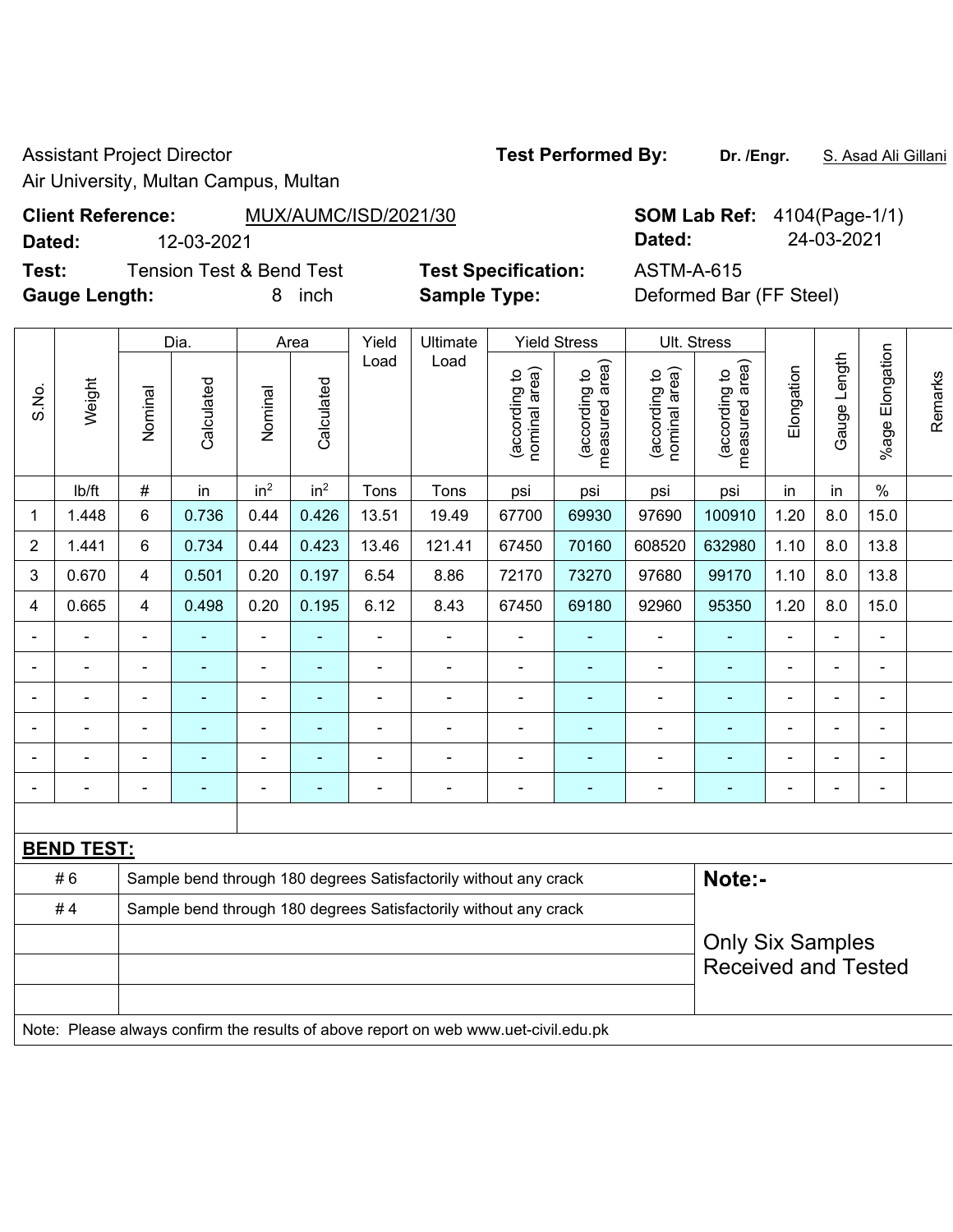| <b>Assistant Director -II</b>                                      | <b>Test Performed By:</b> | Dr. /Engr. |
|--------------------------------------------------------------------|---------------------------|------------|
| Duilding Dessensh Otation O.O.M. Department Osut of Duplets Lebens |                           |            |

**Gillani** 

Building Research Station, C & W, Department, Govt. of Punjab, Lahore

**Client Reference:** 124-R/786 **Dated:** 22-03-2021 **Dated: Dated:** 

**Test:** Tension Test & Bend Test **Test Specification:** ASTM-A-615 **Gauge Length:** 8 inch **Sample Type:** Deformed Bar(Itthad Steel)

**SOM Lab Ref:** 4105(Page-1/1)<br> **Dated:** 24-03-2021

|                |                   |                | Dia.                                                                       |                 | Area            | Yield          | Ultimate                                                                            |                                | <b>Yield Stress</b>             |                                | <b>Ult. Stress</b>              |                          |              |                 |         |
|----------------|-------------------|----------------|----------------------------------------------------------------------------|-----------------|-----------------|----------------|-------------------------------------------------------------------------------------|--------------------------------|---------------------------------|--------------------------------|---------------------------------|--------------------------|--------------|-----------------|---------|
| S.No.          | Weight            | Nominal        | Calculated                                                                 | Nominal         | Calculated      | Load           | Load                                                                                | (according to<br>nominal area) | (according to<br>measured area) | (according to<br>nominal area) | (according to<br>measured area) | Elongation               | Gauge Length | %age Elongation | Remarks |
|                | lb/ft             | #              | in                                                                         | in <sup>2</sup> | in <sup>2</sup> | Tons           | Tons                                                                                | psi                            | psi                             | psi                            | psi                             | in                       | in           | $\frac{0}{0}$   |         |
| 1              | 2.694             | 8              | 1.004                                                                      | 0.79            | 0.792           | 22.68          | 36.39                                                                               | 63320                          | 63160                           | 10160<br>0                     | 10134<br>$\mathbf 0$            | 1.60                     | 8.0          | 20.0            |         |
| $\overline{2}$ | 1.051             | 5              | 0.627                                                                      | 0.31            | 0.309           | 8.84           | 13.73                                                                               | 62880                          | 63080                           | 97690                          | 98000                           | 1.50                     | 8.0          | 18.8            |         |
| 3              | 0.668             | $\overline{4}$ | 0.500                                                                      | 0.20            | 0.196           | 5.73           | 8.41                                                                                | 63180                          | 64470                           | 92740                          | 94630                           | 1.60                     | 8.0          | 20.0            |         |
|                |                   | $\blacksquare$ | $\blacksquare$                                                             | L,              |                 | $\blacksquare$ | $\blacksquare$                                                                      | $\blacksquare$                 | $\blacksquare$                  | $\blacksquare$                 | $\blacksquare$                  | $\blacksquare$           |              | ÷,              |         |
|                | $\blacksquare$    | $\blacksquare$ | $\blacksquare$                                                             | ÷,              | $\blacksquare$  | $\blacksquare$ | $\blacksquare$                                                                      | $\blacksquare$                 | $\blacksquare$                  | $\blacksquare$                 | $\blacksquare$                  | $\blacksquare$           |              | $\blacksquare$  |         |
|                | $\blacksquare$    | $\blacksquare$ | $\blacksquare$                                                             | ÷               |                 | ä,             | Ē,                                                                                  | $\blacksquare$                 | ÷                               | ä,                             | $\blacksquare$                  | $\overline{\phantom{a}}$ |              | $\blacksquare$  |         |
|                | $\blacksquare$    |                | ÷,                                                                         | ÷,              |                 | Ē,             | ä,                                                                                  | $\blacksquare$                 | ÷                               | $\blacksquare$                 | $\blacksquare$                  | ÷,                       |              | $\blacksquare$  |         |
|                |                   |                | -                                                                          | ä,              |                 | L,             | ä,                                                                                  | $\blacksquare$                 |                                 | ä,                             |                                 | L,                       |              | ä,              |         |
|                |                   |                | ۳                                                                          | $\blacksquare$  |                 |                | $\overline{\phantom{0}}$                                                            |                                |                                 | ٠                              | $\blacksquare$                  | $\blacksquare$           |              |                 |         |
|                |                   |                |                                                                            | ٠               |                 |                |                                                                                     |                                |                                 |                                |                                 | $\blacksquare$           |              | $\blacksquare$  |         |
|                |                   |                |                                                                            |                 |                 |                |                                                                                     |                                |                                 |                                |                                 |                          |              |                 |         |
|                | <b>BEND TEST:</b> |                |                                                                            |                 |                 |                |                                                                                     |                                |                                 |                                |                                 |                          |              |                 |         |
|                | # 8               |                | Note:-<br>Sample bend through 180 degrees Satisfactorily without any crack |                 |                 |                |                                                                                     |                                |                                 |                                |                                 |                          |              |                 |         |
|                | #5                |                |                                                                            |                 |                 |                | Sample bend through 180 degrees Satisfactorily without any crack                    |                                |                                 |                                |                                 |                          |              |                 |         |
|                | #4                |                |                                                                            |                 |                 |                | Sample bend through 180 degrees Satisfactorily without any crack                    |                                |                                 |                                | <b>Only Six Samples</b>         |                          |              |                 |         |
|                |                   |                |                                                                            |                 |                 |                |                                                                                     |                                |                                 |                                | <b>Received and Tested</b>      |                          |              |                 |         |
|                |                   |                |                                                                            |                 |                 |                |                                                                                     |                                |                                 |                                |                                 |                          |              |                 |         |
|                |                   |                |                                                                            |                 |                 |                | Note: Please always confirm the results of above report on web www.uet-civil.edu.pk |                                |                                 |                                |                                 |                          |              |                 |         |

S. Asad Ali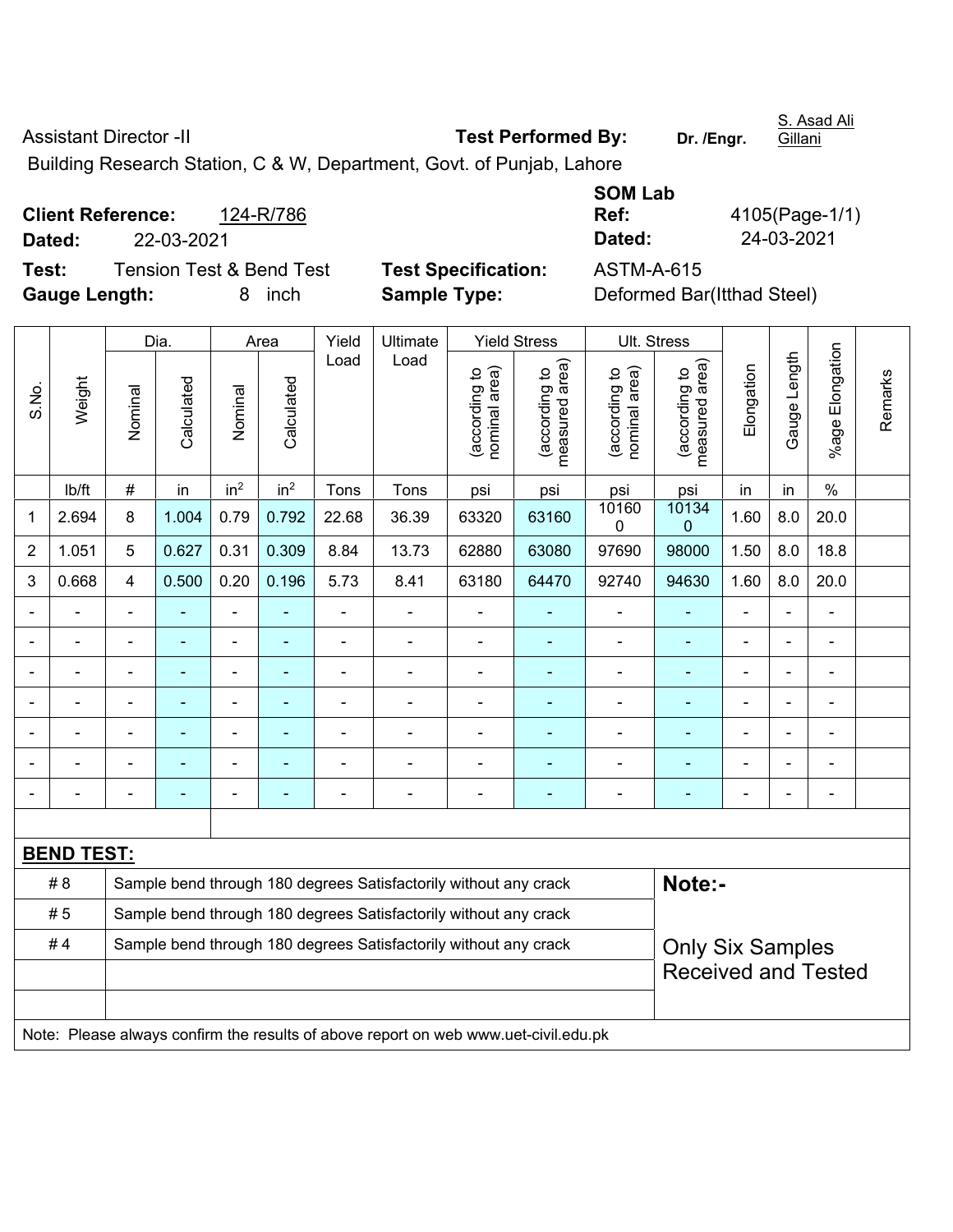Muhammad Azeem Ramay **Test Performed By:** Dr. /Engr.

S. Asad Ali Gillani

Municipal Committee Dujkot, District Faisalabad

| <b>SOM Lab</b>    |                |
|-------------------|----------------|
| Ref:              | 4106(Page-1/1) |
| Dated:            | 24-03-2021     |
| <b>ASTM-A-615</b> |                |
| Defermed Der      |                |

**Client Reference: nil Dated:** 24-03-2021 **Dated:** 24-03-2021 **Test:** Tension Test **Test Specification:** 

**Gauge Length:** 8 inch **Sample Type:** Deformed Bar

|                |                   |                                  | Dia.           |                          | Area            | Yield                    | Ultimate                                                                            |                                | <b>Yield Stress</b>             |                                | Ult. Stress                     |                          |                |                          |         |
|----------------|-------------------|----------------------------------|----------------|--------------------------|-----------------|--------------------------|-------------------------------------------------------------------------------------|--------------------------------|---------------------------------|--------------------------------|---------------------------------|--------------------------|----------------|--------------------------|---------|
| S.No.          | Weight            | Nominal                          | Calculated     | Nominal                  | Calculated      | Load                     | Load                                                                                | nominal area)<br>(according to | (according to<br>measured area) | nominal area)<br>(according to | (according to<br>measured area) | Elongation               | Gauge Length   | %age Elongation          | Remarks |
|                | lb/ft             | #                                | in             | in <sup>2</sup>          | in <sup>2</sup> | Tons                     | Tons                                                                                | psi                            | psi                             | psi                            | psi                             | in                       | in             | $\%$                     |         |
| 1              | 1.517             | 6                                | 0.754          | 0.44                     | 0.446           | 10.81                    | 15.90                                                                               | 54160                          | 53430                           | 79710                          | 78640                           | 2.10                     | 8.0            | 26.3                     |         |
| ä,             |                   | $\blacksquare$                   | $\blacksquare$ | ÷,                       | ä,              | $\blacksquare$           | $\blacksquare$                                                                      | $\blacksquare$                 | ٠                               | $\blacksquare$                 | ÷                               | ÷,                       | $\blacksquare$ | $\blacksquare$           |         |
| $\blacksquare$ |                   | $\blacksquare$                   | ٠              | $\blacksquare$           | ۰               | $\overline{\phantom{a}}$ | $\overline{\phantom{a}}$                                                            | $\blacksquare$                 | ٠                               | $\overline{a}$                 | $\blacksquare$                  | $\blacksquare$           | $\blacksquare$ | $\overline{\phantom{a}}$ |         |
| $\blacksquare$ | $\blacksquare$    | $\blacksquare$                   | $\blacksquare$ | $\blacksquare$           | $\blacksquare$  | $\blacksquare$           | $\blacksquare$                                                                      | $\blacksquare$                 | ٠                               | $\overline{\phantom{a}}$       | $\blacksquare$                  | $\blacksquare$           | ÷              | $\blacksquare$           |         |
|                |                   |                                  | ٠              | $\overline{a}$           | ۰               | $\blacksquare$           |                                                                                     | $\blacksquare$                 | $\blacksquare$                  |                                |                                 | $\blacksquare$           |                | $\blacksquare$           |         |
|                |                   |                                  |                | ÷                        |                 |                          |                                                                                     | Ē,                             |                                 |                                |                                 | L.                       |                |                          |         |
| $\blacksquare$ |                   | $\blacksquare$                   | $\blacksquare$ | $\blacksquare$           | ۰               |                          | $\overline{a}$                                                                      | $\blacksquare$                 | ۰                               | $\overline{a}$                 | $\blacksquare$                  | $\blacksquare$           | $\blacksquare$ | ÷                        |         |
| $\overline{a}$ |                   | $\blacksquare$                   | $\blacksquare$ | $\overline{\phantom{0}}$ | ۰               | $\overline{a}$           | $\overline{\phantom{a}}$                                                            | $\blacksquare$                 | ۰                               | $\overline{\phantom{a}}$       | $\blacksquare$                  | $\overline{\phantom{0}}$ |                | ÷                        |         |
|                |                   | $\blacksquare$                   | ÷,             | $\blacksquare$           | ۰               | ä,                       | $\blacksquare$                                                                      | ä,                             | $\blacksquare$                  | $\overline{a}$                 | $\blacksquare$                  | $\blacksquare$           |                | $\blacksquare$           |         |
|                |                   | $\blacksquare$                   | $\blacksquare$ | $\overline{a}$           | ۰               | L,                       | $\blacksquare$                                                                      | $\blacksquare$                 | ٠                               | $\blacksquare$                 | $\blacksquare$                  | $\blacksquare$           |                | $\blacksquare$           |         |
|                |                   |                                  |                |                          |                 |                          |                                                                                     |                                |                                 |                                |                                 |                          |                |                          |         |
|                | <b>BEND TEST:</b> |                                  |                |                          |                 |                          |                                                                                     |                                |                                 |                                |                                 |                          |                |                          |         |
|                | $\overline{a}$    | Note:-<br>No Bend test performed |                |                          |                 |                          |                                                                                     |                                |                                 |                                |                                 |                          |                |                          |         |
|                |                   |                                  |                |                          |                 |                          |                                                                                     |                                |                                 |                                |                                 |                          |                |                          |         |
|                |                   |                                  |                |                          |                 |                          |                                                                                     |                                |                                 |                                | <b>Only One Sample</b>          |                          |                |                          |         |
|                |                   |                                  |                |                          |                 |                          |                                                                                     |                                |                                 |                                | <b>Received and Tested</b>      |                          |                |                          |         |
|                |                   |                                  |                |                          |                 |                          |                                                                                     |                                |                                 |                                |                                 |                          |                |                          |         |
|                |                   |                                  |                |                          |                 |                          | Note: Please always confirm the results of above report on web www.uet-civil.edu.pk |                                |                                 |                                |                                 |                          |                |                          |         |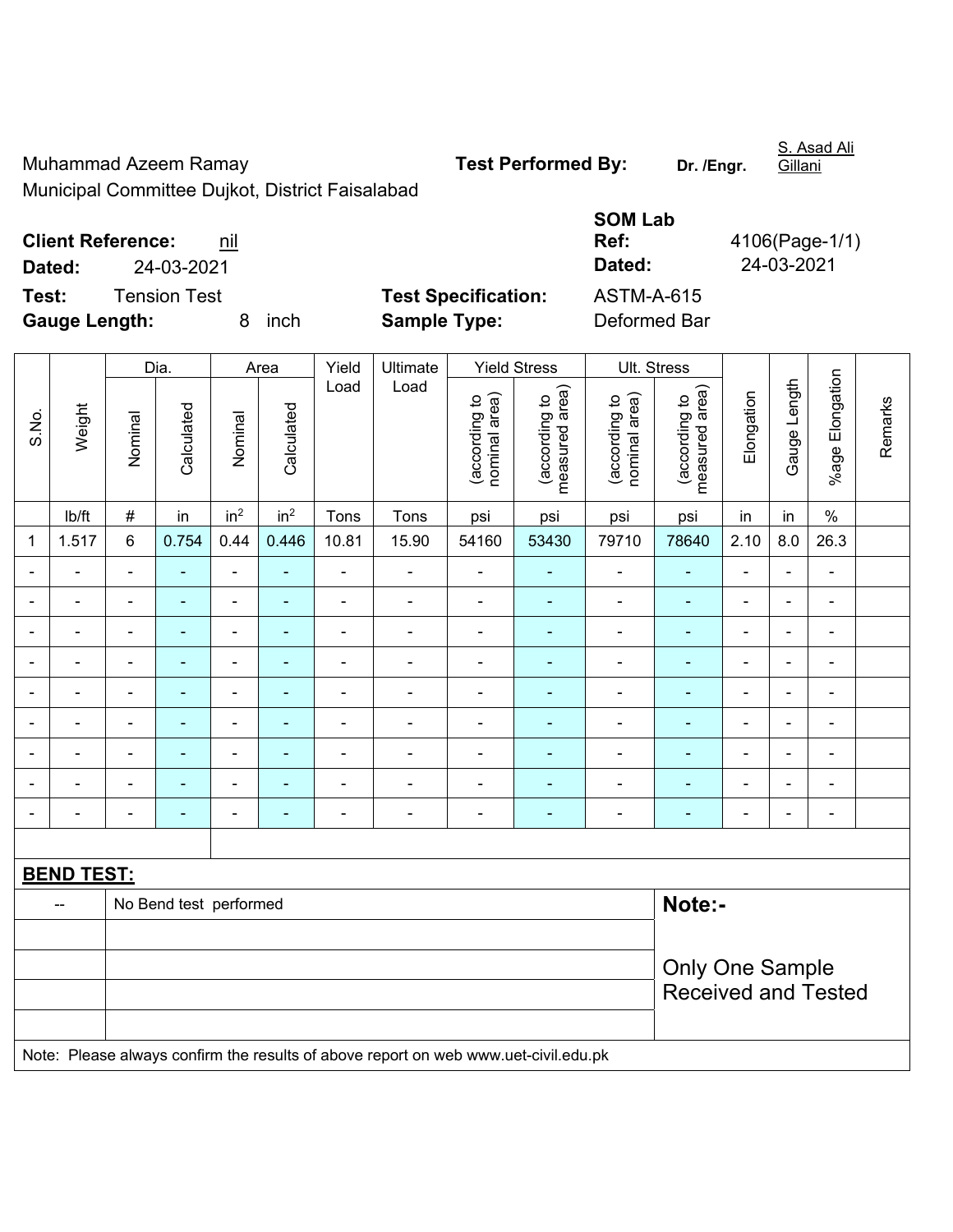Wajid Ali Shah **Test Performed By:** Dr. /Engr. GM - Works, FF Steel Lahore

S. Asad Ali Gillani

**Test:** Tension Test **Test Specification:** ASTM-A-615

**Gauge Length:** 8 inch **Sample Type:** Deforned Bar(FF Steel)

|                          |            | <b>SOM Lab</b> |                |  |  |  |  |
|--------------------------|------------|----------------|----------------|--|--|--|--|
| <b>Client Reference:</b> | Nil        | Ref:           | 4107(Page-1/1) |  |  |  |  |
| Dated:                   | 18-03-2021 | Dated:         | 24-03-2021     |  |  |  |  |

|                   | Weight                                                                              | Dia.                   |                | Area            |                          | Yield                        | Ultimate       | <b>Yield Stress</b>            |                                 | Ult. Stress                    |                                 |                |                          |                          |         |  |
|-------------------|-------------------------------------------------------------------------------------|------------------------|----------------|-----------------|--------------------------|------------------------------|----------------|--------------------------------|---------------------------------|--------------------------------|---------------------------------|----------------|--------------------------|--------------------------|---------|--|
| S.No.             |                                                                                     | Nominal                | Calculated     | Nominal         | Calculated               | Load                         | Load           | nominal area)<br>(according to | measured area)<br>(according to | nominal area)<br>(according to | measured area)<br>(according to | Elongation     | Gauge Length             | %age Elongation          | Remarks |  |
|                   | lb/ft                                                                               | $\#$                   | in             | in <sup>2</sup> | in <sup>2</sup>          | Tons                         | Tons           | psi                            | psi                             | psi                            | psi                             | in             | in                       | $\%$                     |         |  |
| 1                 | 1.463                                                                               | $6\phantom{1}$         | 0.740          | 0.44            | 0.430                    | 14.04                        | 19.67          | 70360                          | 72000                           | 98610                          | 100910                          | 1.20           | 8.0                      | 15.0                     |         |  |
| $\overline{2}$    | 1.473                                                                               | $\,6\,$                | 0.743          | 0.44            | 0.433                    | 13.71                        | 19.40          | 68730                          | 69840                           | 97230                          | 98810                           | 1.20           | 8.0                      | 15.0                     |         |  |
|                   |                                                                                     |                        |                | ÷               | $\blacksquare$           | $\blacksquare$               | $\blacksquare$ | ä,                             |                                 |                                | $\overline{\phantom{0}}$        | $\blacksquare$ |                          | $\blacksquare$           |         |  |
|                   | $\blacksquare$                                                                      |                        | L.             | ÷,              | ۳                        | $\blacksquare$               | ÷              | ä,                             | ٠                               | $\blacksquare$                 | $\blacksquare$                  | $\blacksquare$ | $\blacksquare$           | $\blacksquare$           |         |  |
| $\blacksquare$    | $\blacksquare$                                                                      | $\blacksquare$         | ÷              | ÷               | $\blacksquare$           | $\overline{a}$               | ÷              | $\blacksquare$                 | ÷                               | ÷                              | ٠                               | $\blacksquare$ | $\blacksquare$           | ä,                       |         |  |
|                   | $\blacksquare$                                                                      | $\blacksquare$         | $\blacksquare$ | ۰               | $\blacksquare$           | $\qquad \qquad \blacksquare$ | $\blacksquare$ | ä,                             |                                 | $\overline{a}$                 | ۰                               | $\blacksquare$ | $\blacksquare$           | $\overline{\phantom{a}}$ |         |  |
|                   | $\blacksquare$                                                                      | $\blacksquare$         | $\blacksquare$ | $\blacksquare$  | $\overline{\phantom{0}}$ | $\blacksquare$               | ÷              | $\blacksquare$                 | $\blacksquare$                  | $\qquad \qquad \blacksquare$   | $\blacksquare$                  | $\blacksquare$ | $\overline{\phantom{a}}$ | $\blacksquare$           |         |  |
|                   |                                                                                     |                        |                | ÷,              | $\overline{\phantom{0}}$ | $\blacksquare$               | ÷              | $\overline{a}$                 |                                 | ÷,                             | ÷                               |                |                          | ÷                        |         |  |
|                   |                                                                                     |                        |                |                 |                          |                              |                |                                |                                 |                                | ۰                               |                |                          |                          |         |  |
|                   |                                                                                     |                        |                | $\blacksquare$  | ۳                        | $\blacksquare$               | ÷              | ä,                             | ٠                               | $\blacksquare$                 | ۰                               | $\blacksquare$ |                          | ÷                        |         |  |
|                   |                                                                                     |                        |                |                 |                          |                              |                |                                |                                 |                                |                                 |                |                          |                          |         |  |
| <b>BEND TEST:</b> |                                                                                     |                        |                |                 |                          |                              |                |                                |                                 |                                |                                 |                |                          |                          |         |  |
|                   |                                                                                     | No Bend test performed |                |                 |                          |                              |                |                                |                                 |                                |                                 | Note:-         |                          |                          |         |  |
|                   |                                                                                     |                        |                |                 |                          |                              |                |                                |                                 |                                |                                 |                |                          |                          |         |  |
|                   |                                                                                     |                        |                |                 |                          |                              |                |                                |                                 |                                | <b>Only Two Samples</b>         |                |                          |                          |         |  |
|                   |                                                                                     |                        |                |                 |                          |                              |                |                                |                                 | <b>Received and Tested</b>     |                                 |                |                          |                          |         |  |
|                   | Note: Please always confirm the results of above report on web www.uet-civil.edu.pk |                        |                |                 |                          |                              |                |                                |                                 |                                |                                 |                |                          |                          |         |  |